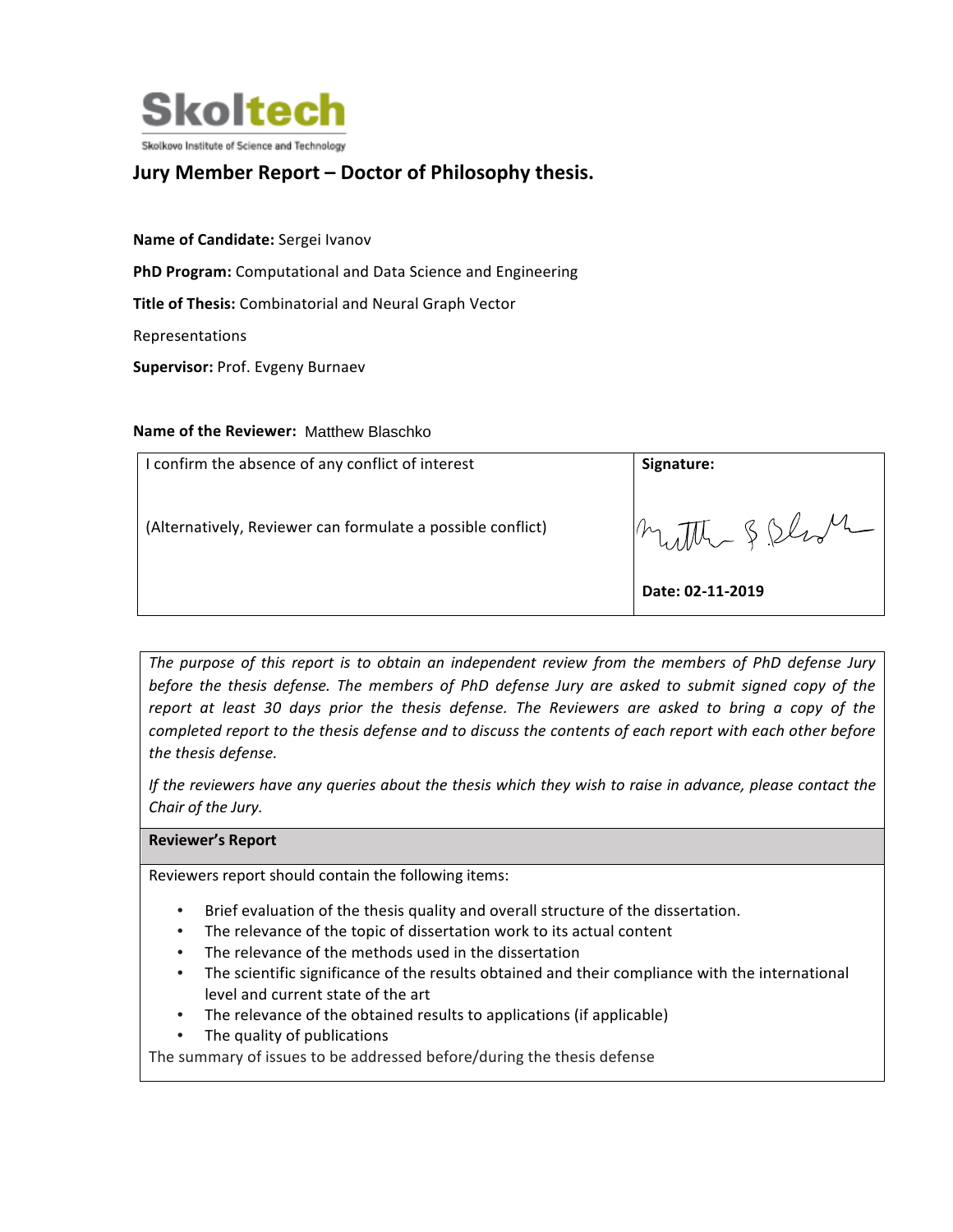#### Thesis quality and overall structure of the dissertation:

This dissertation comprises four chapters. The first chapter motivates the study of graph representations from the perspective of real-world applications, and subsequently develops main results related to the graph isomorphism problem. These definitions are largely used in the subsequent two methodological chapters in which the main contributions are presented. Connections are made between the complexity theory of graph isomorphism and the algorithmic solutions that are applied in practice.

Chapter 2 is the first main methodological chapter, and in my assessment some of the strongest theoretical contributions contained within the thesis. Based on the result that anonymous walks representations are sufficient to recover graph topology [53] and therefore can be used for graph isomorphism (Section 2.4.1), these are used to build practical representations of graphs that are then used for other tasks. Mr. Ivanov stated the idea quite nicely in his own words:

However, at least we are interested in the case of data-generating processes that assign the same labels to topologically same graphs, in which case our embeddings should be the same for isomorphic graphs. This leads to the idea that vectors that can recover isomorphism of two graphs are powerful enough to work well in many practical applications, of which graph classification is a prominent example. (p. 27)

Up to Section 2.4, previous results in graph classification are presented, though these could equally have been considered for Chapter 1. Section 2.4 closely follows the presentation in the original ICML paper and is well organized. Section 2.4.1 presents much deeper results about the relationship between the anonymous walks representation and graph isomorphism, and did not appear in the ICML 2018 paper. Section 2.5 presents the combinatorial and related neural models, while Sections 2.6 and 2.7 show empirical performance on benchmark and neuro-imaging datasets, respectively.

Chapter 3 marks a move away from graph isomorphism and graph classification strategies, and towards problems related to influence maximization. The classical influence maximization algorithm is submodular, and therefore a simple greedy approach gives optimal approximation guarantees. By contrast, Mr. Ivanov presents in Section 3.2 the CAIM problem (which presumably stands for "Content Aware Influence Maximization"), in which user attributes associated to each node in a graph must be selected to maximize influence. He subsequently shows that the resulting problem is neither submodular nor supermodular, indicating that previous greedy strategies used for submodular problems are inapplicable. Furthermore, he shows in Section 3.2.2 that the problem is not only NPhard, but NP-hard to approximate within a factor  $n^2(1-\epsilon)$  for any eps>0. This motivates a heuristic but well motivated algorithm in Section 3.2.3 which is subsequently benchmarked empirically. Section 3.3 explores a different problem of influencer recommendation in social networks, proposing a classification based embedding algorithm in Sec 3.3.2.

Chapter 4 summarizes the main contributions of the work and outlines areas of future research. Mr. Ivanov highlights the use of pretrained graph models, and of learning based strategies for solving NPhard problems.

Overall, the work is reasonably structured, though Mr. Ivanov has opted for a small number of relatively long chapters. Additionally, a number of typos and language issues are prevalent throughout the thesis, and in particular in Chapters 1 and 2. Special attention should be paid to spelling (please run English spell-check software) and the use of articles (a, the, pluralization).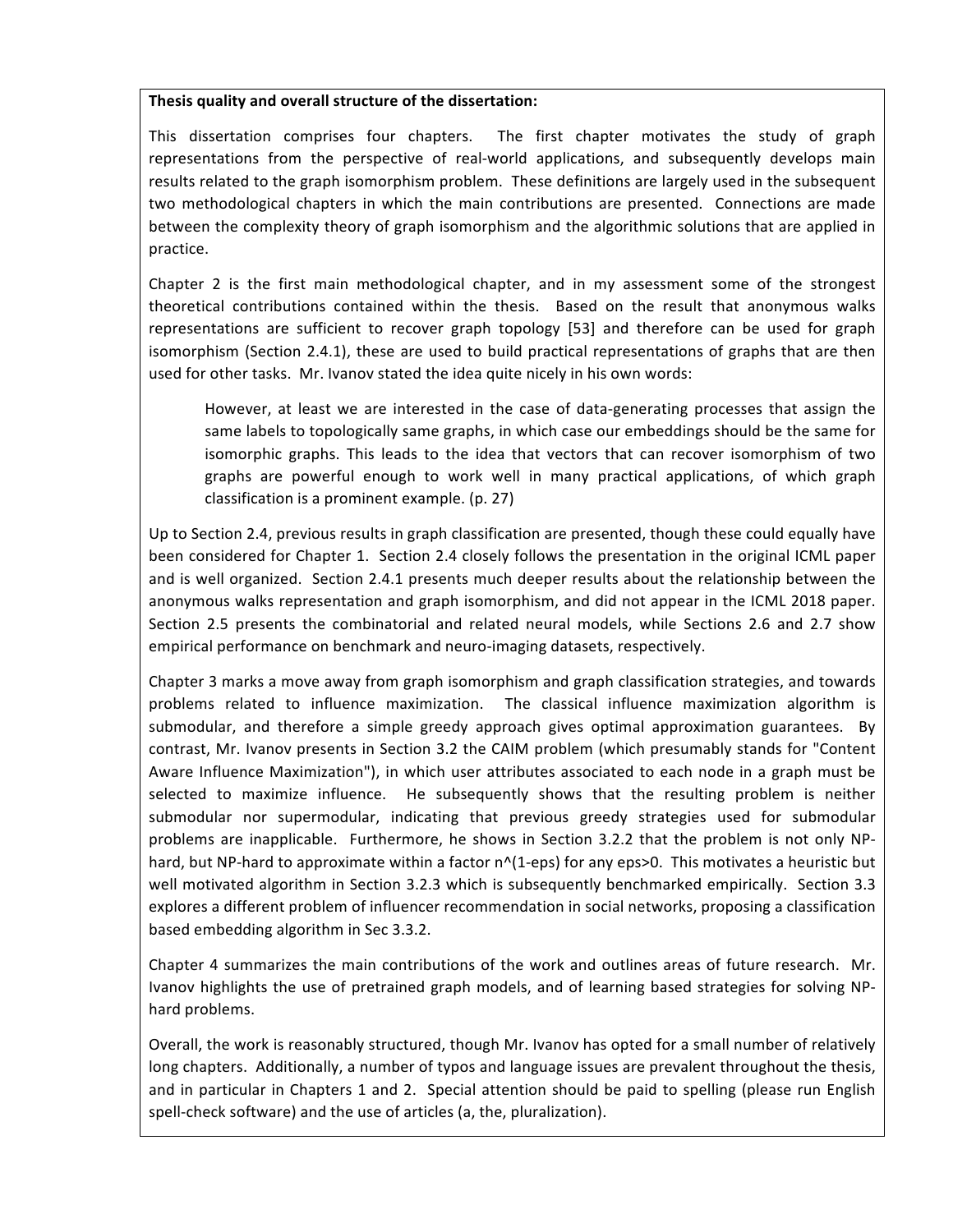# The relevance of the topic of dissertation work to its actual content

The content of the dissertation matches well to the topic. Mr. Ivanov has done an excellent job of connecting theoretical contributions in computer science to a series of real world problems related to graph representations.

# **The relevance of the methods used in the dissertation**

The dissertation excellently combined a strong theoretical approach, thorough attention to the relevant literature, and integration into deep learning models which frequently define the state of the art in machine learning today. In particular, Mr. Ivanov has done a very nice job of making connections to the classical graph theory literature as well as kernel methods in developments leading to deep learning models.

# The scientific significance of the results obtained and their compliance with the international level **and current state of the art**

The results in this thesis compares favorably to international norms and state of the art. This is evidenced also by the publication quality (see below).

# **The relevance of the obtained results to applications (if applicable)**

Machine learning methods on graphs are of fundamental importance. Mr. Ivanov has crafted a strong strategy of focusing on theoretical methods for graph isomorphism in developing subsequent methods. As such, the methods are immediately relevant to a huge number of problems that rely on graph representations. Similarly in Chapter 3, the relevance of influence in networks is well established and highlighted. These relationships are explicitly stated in the thesis, in the first chapter as well as methodological chapters.

#### **The quality of publications**

In my estimation, the work at ICML 2018 represents some of the highest quality contributions of the thesis. All together, the doctoral research has resulted in 5 strong publications:

1. Ivanov S, Karras P. Harvester: Influence optimization in symmetric interaction networks. In2016 IEEE International Conference on Data Science and Advanced Analytics (DSAA) pp. 61-70. IEEE, 2016.

2. Ivanov S, Theocharidis K, Terrovitis M, and Karras P. "Content recommendation for viral social influence." In Proceedings of the 40th International ACM SIGIR Conference on Research and Development in Information Retrieval, pp. 565-574. ACM, 2017.

3. Ivanov S, and Burnaev E. "Anonymous Walk Embeddings." In International Con- ference on Machine Learning, pp. 2191-2200, 2018.

4. Sharaev M, Artemov A, Kondrateva E, Ivanov S, Sushchinskaya S, Bernstein A, Cichocki A, Burnaev E. Learning connectivity patterns via graph kernels for fmri- based depression diagnostics. In 2018 IEEE International Conference on Data Mining Workshops (ICDMW) pp. 308-314. IEEE, 2018.

5. Ivanov S, Durasov N, Burnaev E. Learning node embeddings for influence set completion. In2018 IEEE International Conference on Data Mining Workshops (ICDMW) pp. 1034-1037, IEEE, 2018.